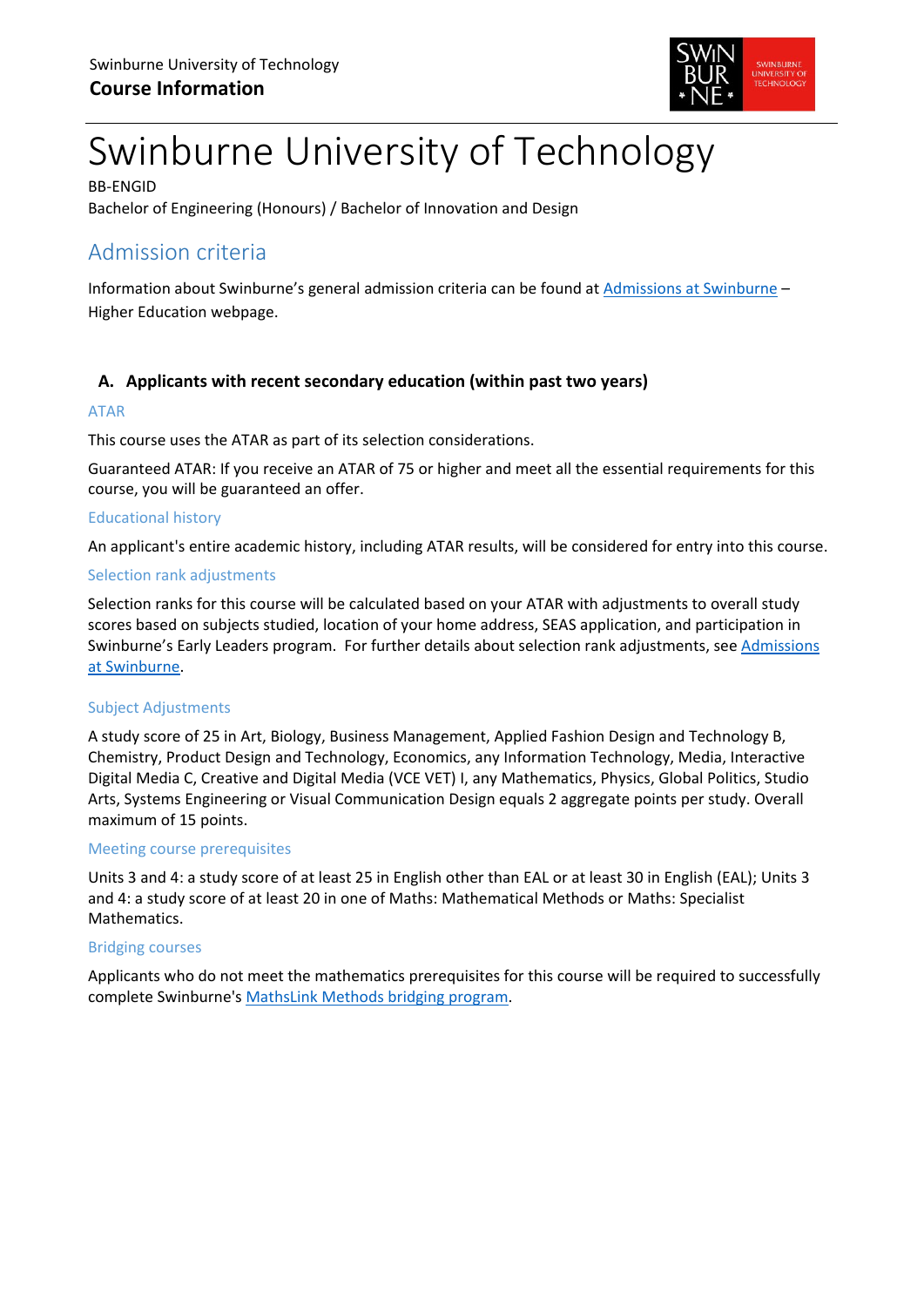

# *ATAR profile for those offered places wholly or partly on the basis of ATAR in Semester 1 2019*

| ATAR-Based offers only, across all offer<br>rounds | <b>ATAR</b><br>(Excluding adjustment<br>factors) | <b>Selection Rank (ATAR</b><br>plus any adjustment<br>factors) |
|----------------------------------------------------|--------------------------------------------------|----------------------------------------------------------------|
| Highest rank to receive an offer                   | 93.75                                            | 97.1                                                           |
| Median rank to receive an offer                    | 57                                               | 64                                                             |
| Lowest rank to receive an offer                    | 72.6                                             | 75.9                                                           |

## **B. Applicants with higher education study**

#### Educational history

An applicant's entire academic history, including results from previous higher education study will be considered for entry into this course. If previous higher education qualifications are incomplete, results must have been obtained in the last seven years.

#### Meeting course prerequisites

As for Year 12 or equivalent.

#### STAT/Bridging courses

Applicants who do not meet the English prerequisites can sit [STAT Written English.](https://www.swinburne.edu.au/study/degrees/apply/admissions-test/) STAT results are valid for two years. Applicants who do not meet the mathematics prerequisites for this course will be required to successfully complete Swinburne's [MathsLink Methods bridging program.](https://www.swinburne.edu.au/study/course/MathsLink-Bridging-Program-(Methods)-NN-VCEXT/local)

Mathematics prerequisites older than five years are not considered to have met course prerequisite requirements.

## **C. Applicants with vocational education and training**

#### Educational history

An applicant's entire academic history from the past seven years, including complete and/or incomplete post-secondary VET studies, will be considered for entry into this course. Only graded results will be considered.

#### Meeting course prerequisites

As for Year 12 or equivalent.

#### STAT/Bridging courses

Applicants who do not meet the English prerequisites can sit [STAT Written English.](https://www.swinburne.edu.au/study/degrees/apply/admissions-test/) STAT results are valid for two years. Applicants who do not meet the mathematics prerequisites for this course will be required to successfully complete Swinburne's [MathsLink Methods bridging program.](https://www.swinburne.edu.au/study/course/MathsLink-Bridging-Program-(Methods)-NN-VCEXT/local)

Mathematics prerequisites older than five years are not considered to have met course prerequisite requirements.

#### **D. Applicants with work and life experience**

#### Entire academic record

This course uses an applicant's entire academic record as part of its selection considerations, including an applicant's ATAR results from the last seven years can be considered for entry into this course.

Meeting course prerequisites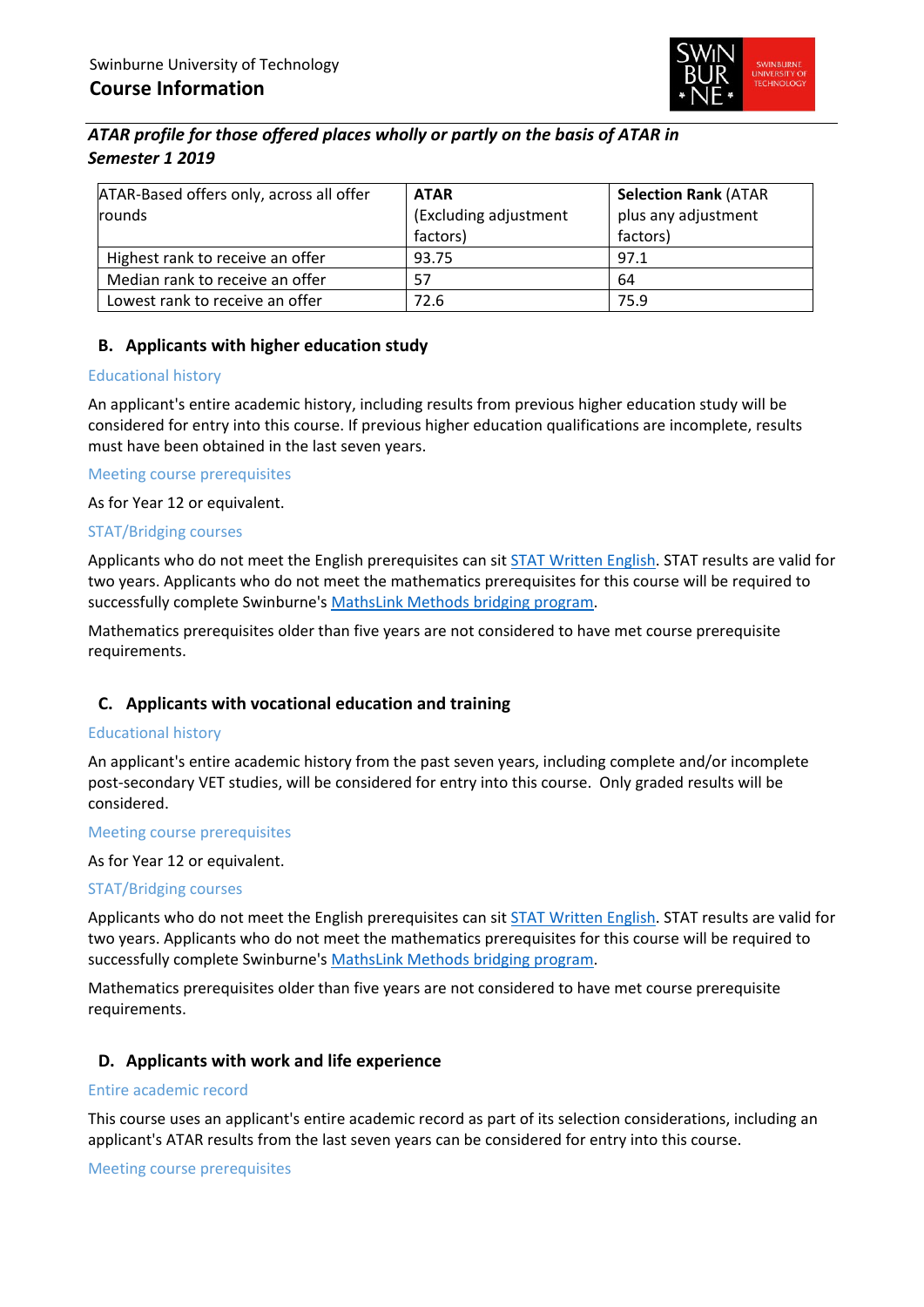

As for Year 12 or equivalent.

#### STAT/Bridging courses

Applicants who do not meet the English prerequisites can sit [STAT Written English.](https://www.swinburne.edu.au/study/degrees/apply/admissions-test/) STAT results are valid for two years. Applicants who do not meet the mathematics prerequisites for this course will be required to successfully complete Swinburne's [MathsLink Methods bridging program.](https://www.swinburne.edu.au/study/course/MathsLink-Bridging-Program-(Methods)-NN-VCEXT/local)

Mathematics prerequisites older than five years are not considered to have met course prerequisite requirements.

# Student profile

The table below gives an indication of the likely peer cohort for new students in this course. It provides data on students who commenced in this course in the most relevant recent intake period, including those admitted through all offer rounds and international students studying in Australia.

|                                                                                                                                                                                              | Semester 1 2019              |                               |
|----------------------------------------------------------------------------------------------------------------------------------------------------------------------------------------------|------------------------------|-------------------------------|
| <b>Applicant background</b>                                                                                                                                                                  | <b>Number of</b><br>students | Percentage of all<br>students |
| (A) Higher education study (includes a bridging or enabling course)                                                                                                                          | N/P                          | N/P                           |
| (B) Vocational education and training (VET) study                                                                                                                                            | $<$ 5                        | $<$ 5                         |
| (C) Work and life experience<br>(Admitted on the basis of previous achievement not in the other three<br>categories)                                                                         | $\Omega$                     | 0%                            |
| (D) Recent secondary education:                                                                                                                                                              |                              |                               |
| Admitted solely on the basis of ATAR (regardless of whether<br>this includes the consideration of adjustment factors such as<br>equity or subject bonus points)                              | 10                           | 59%                           |
| Admitted where both ATAR and additional criteria were<br>٠<br>considered (e.g. portfolio, audition, extra test, early offer<br>conditional on minimum ATAR)                                  | 0                            | 0%                            |
| Admitted on the basis of other criteria only and ATAR was not<br>a factor (e.g. special consideration, audition alone, schools<br>recommendation scheme with no minimum ATAR<br>requirement) | $\Omega$                     | 0%                            |
| <b>International students</b>                                                                                                                                                                | 0                            | 0%                            |
| <b>All students</b>                                                                                                                                                                          | 17                           | 100%                          |

Notes: "<5" – the number of students is less than 5.

N/A – Students not accepted in this category.

N/P – Not published: the number is hidden to prevent calculation of numbers in cells with less than 5 students.

# Where to get further information

Further information about different application pathways to Swinburne is available through the Swinburne website:

• [Planning your](https://www.swinburne.edu.au/study/options/planning-your-future/) Future

Further information for students is available through the following resources:

- [Tertiary Education Quality Standards Australia \(](http://www.teqsa.gov.au/national-register)TEQSA) nationalregister
- [Quality Indicators for Learning and Teaching \(](https://www.qilt.edu.au/)QILT)